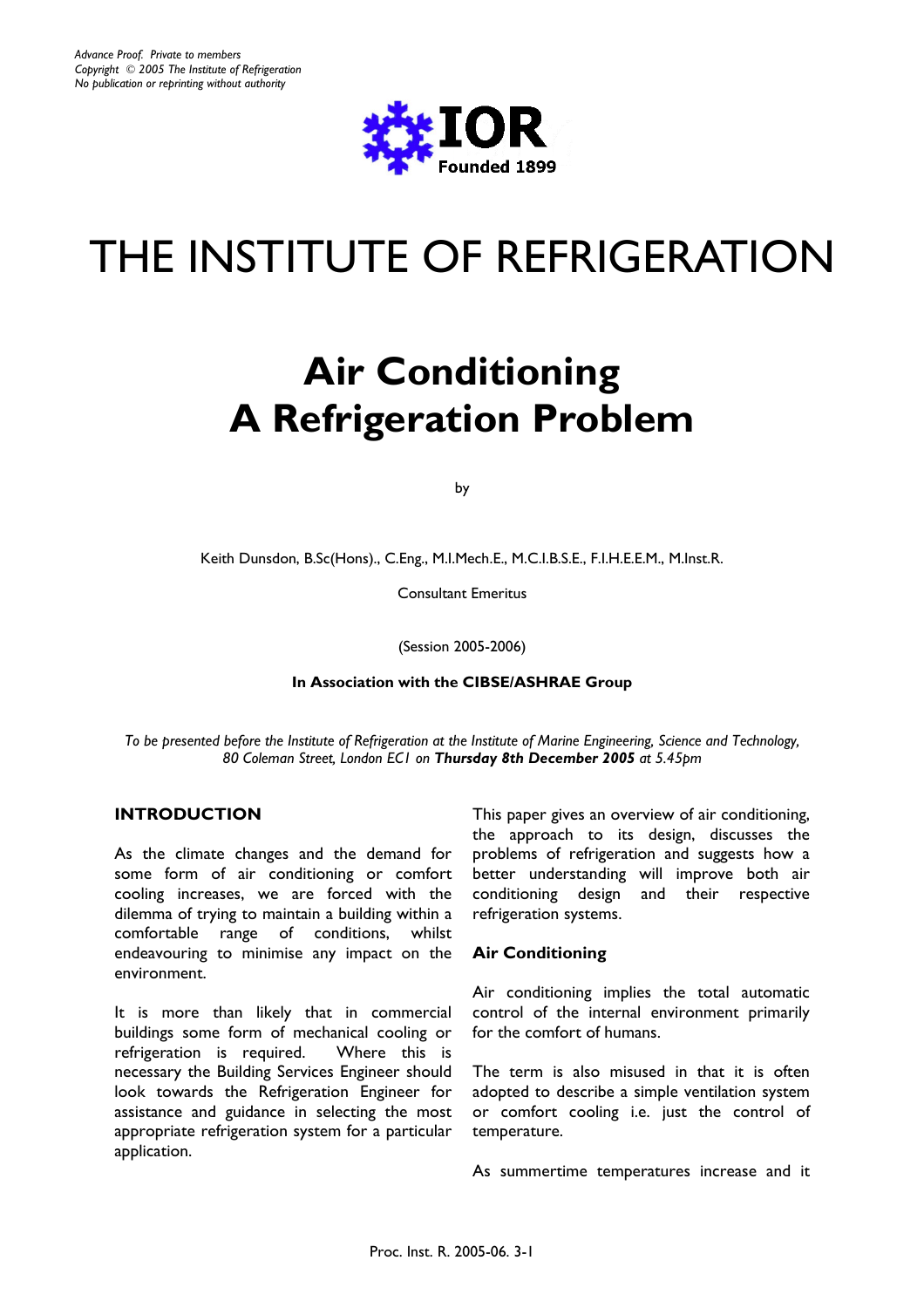would appear that businesses are using more and more power to be effective, we find that to control the internal environment requires some form of mechanical cooling or refrigeration.

For thermal well being the body must lose heat at the same rate as the heat being produced. The body temperature is around  $37^{\circ}$ C db with the lungs a  $37^{\circ}$ C (wb). Changes in these conditions will affect thermal comfort.

The air conditioning designer has a range of products and systems to choose from and must have a wider understanding of all the issues when selecting the type of refrigeration system suitable for a particular application.

For the purpose of this paper we will only consider changing the air temperature and reducing the moisture content by the use of refrigeration.

# **Air Conditioning Design Approach**

Ideally the air conditioning designer should endeavour to avoid the use of mechanical cooling if at all possible, but should it be necessary then the amount of energy required by the refrigeration system should be minimised.

The target for the air conditioning designer is to achieve his optimum internal design condition or as near as possible to it, without using any energy in the cooling process.

In reality this is highly unlikely and therefore the energy used in the cooling process needs to be minimised by effective and efficient design of the refrigeration system.

As a point of interest the air conditioning designer should in all cases carefully review internal and external design conditions in an effort to minimise the cooling load.

Low external winter conditions mean more heating is required and high external summer conditions mean more cooling is required.

The following techniques should be applied in minimizing the cooling load.

#### 1. *Building Layout*

The orientation of a building should be such that

shading is easy to achieve and use made of winter solar gains.

#### 2. *Space Planning*

Rooms with high heat gains or where overheating would be a problem, should be sited on the north side of the building.

#### 3. *Solar Shading*

External - a simple overhang can be very effective in blanking summer sun.

Internal - Blinds can contribute but are less effective than external shading.

Solar Glass - Reflective glass is better at rejecting solar gain.

#### 4. *Thermal Mass*

Heavyweight structures tend to absorb heat resulting in lower peak temperatures in summer.

Night time ventilation will need consideration but It should be remembered that Heavyweight Structures will not readily release heat once absorbed.

#### 5. *Natural Ventilation*

Ventilation will be required to maintain an indoor air quality.

The ability to increase the number of air changes by wind driven ventilation and openable windows can be an effective way of controlling overheating.

Although in some cases opening windows can in fact make matters worse by creating excessive draughts, dirt and noise, particularly in urban areas.

#### 6. *Reduce Internal Gains*

Specify energy efficient equipment, lighting etc., switching off when not required.

#### 7. *Latent Cooling*

Latent cooling loads i.e a change in humidity or moisture content, should be avoided if possible.

If it is not possible to eliminate the latent load then the control band for relative humidity/ moisture content should be made as wide as possible and the air conditioning control system set up to make use of the whole band.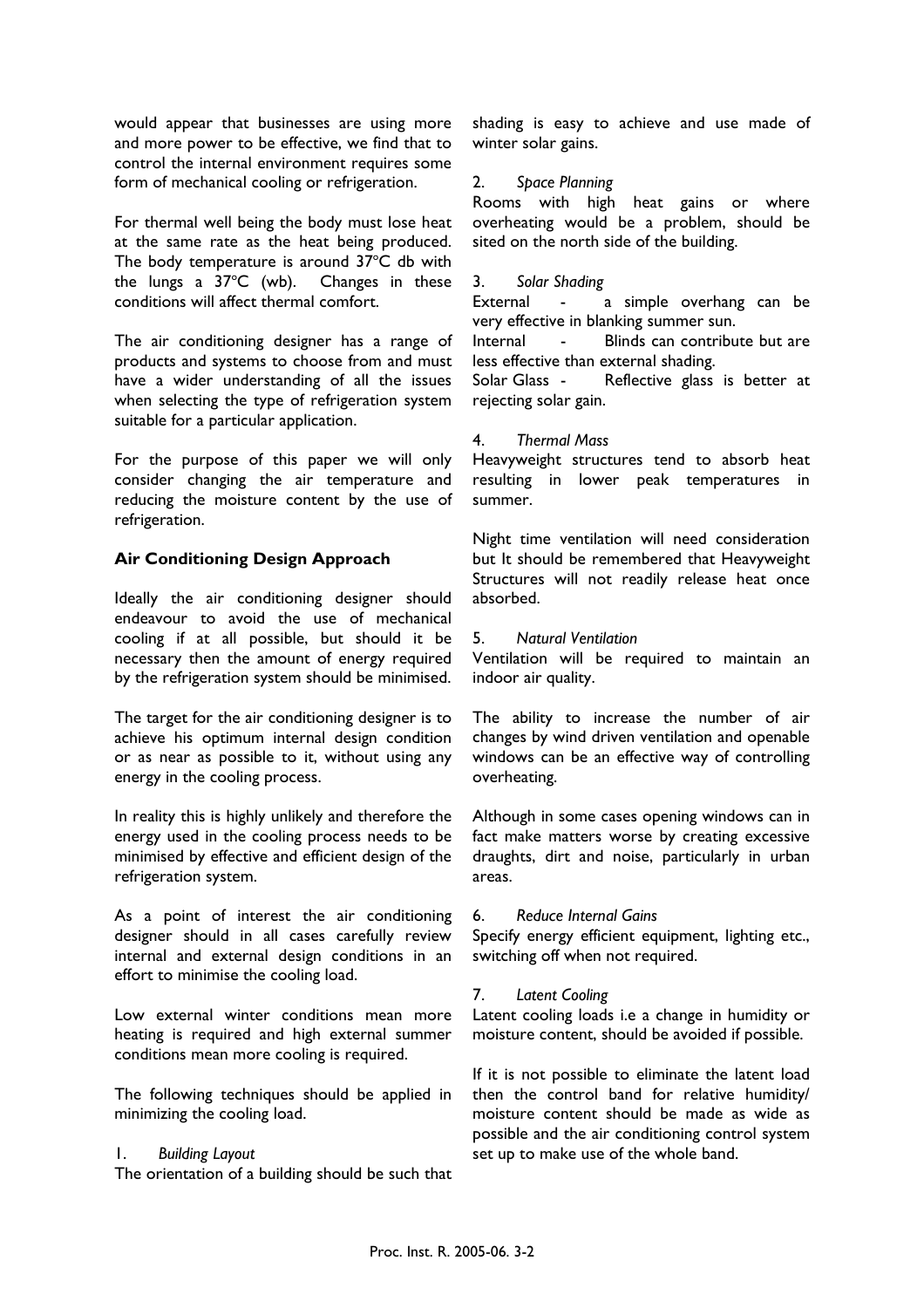

*Fig. 1. Psychrometric Chart* 

#### 8. *Calculation*

It is essential, particularly in view of the Building Regulations (Part L), that calculations are undertaken with care and are accurate. Figures used in heat gain calculations should not be rounded up nor should a % be added to the final loads. Inaccuracies in calculations can add to power consumption and thereby reduce efficiency. As a brief example we can look at an air cooled condenser.

In an air conditioning application a 1 degree increase in condensing temperature can increase the power input to the compressor by around 3%.

It is easy to appreciate that if under design conditions we wish to reject heat at  $30^{\circ}$ C, there is a substantial increase in power if we then simply say the refrigeration plant must be capable of rejecting heat at  $35^{\circ}$ C.

If after all the efforts of avoiding refrigeration have been exhausted and mechanical cooling is required then we must be sure that we install the most effective and efficient system.

#### **Energy used in Cooling**

The Psychrometric chart is the Air Conditioning Engineer's Mollier diagram (See Fig 1). The difference being that in refrigeration the chart plots pressure against enthalpy and in air conditioning the chart plots dry bulb temperature against moisture content for a constant barometric pressure.



Fig. 2. Refrigeration P-H Diagram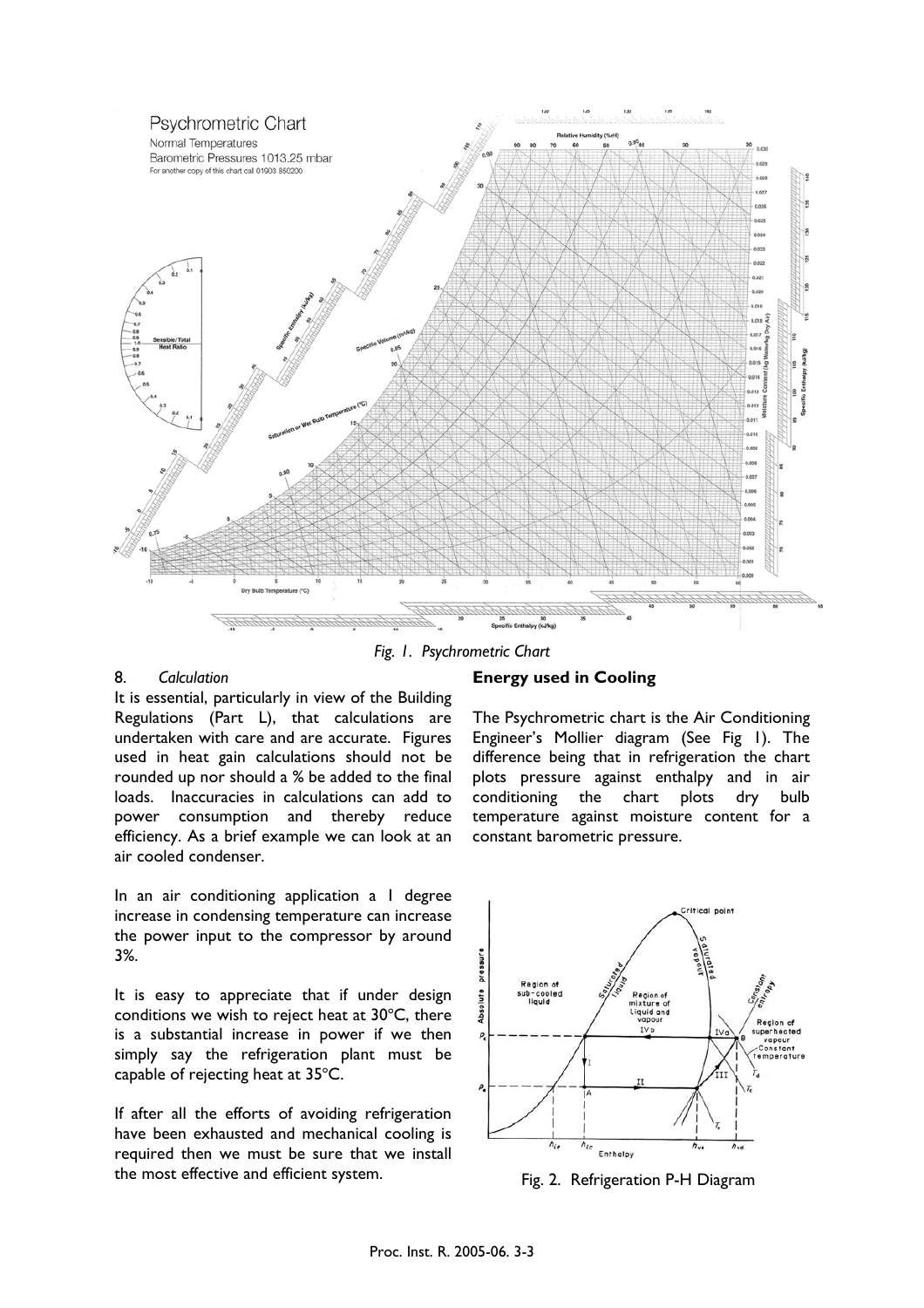By plotting the condition of the air before and after the evaporator means that the amount of energy required from the refrigeration system can be calculated:



Air on condition  $30^{\circ}$ C dry bulb/22 $^{\circ}$ C wet bulb

Air off condition  $22^{\circ}$ C dry bulb/50% r h

Cooling load  $=$  Air Mass Flow  $\times$  Change in enthalpy  $= M_{air} \times (h_{a} - h_{b})$ 

This cooling load consists of two components – sensible and latent. As a typical example we could have the following: For a Mass Flow of 1 kg/s

Cooling load =  $h_a - h_b$  $= 64 - 43$  $=$  21 kW

of which 13 kW represents the sensible load and 8 kW represents the latent load



Fig 4. Sensible and Latent Cooling Loads

In the example shown the latent load represents nearly 40% of the total cooling load.

If we ignored the latent load the room condition would be:-

 $22^{\circ}$ C dry bulb / 75% rh

Whilst in this example the ambient condition is outside the comfort zone (it's muggy), the point being made is that latent cooling loads are a significant proportion of the total cooling load.

Considerable refrigeration energy can be saved by widening the acceptable levels for controlling relative humidity, or simply accepting that at some times of the year the relative humidity and temperature for that matter, may be just beyond the design limitations for a short period of time.

# **THE REFRIGERATION PROBLEM**

If refrigeration is necessary then it is essential that this system is designed efficiently and maintained correctly throughout its life.

This is the area where the air conditioning/ building services designer can work along with the refrigeration engineer to ensure the optimum system is selected.

#### **Refrigeration**

Refrigeration is the cooling of a body by transferring part of its heat away from it.

The cooling of something hot can simply be done by blowing ambient air across it.

Where a temperature below ambient air is required, or chilled water needs to be produced, then a refrigeration machine or chiller is required to take in heat at the low temperature and reject it at a higher temperature using external energy, normally electricity, to drive the process and a fluid (refrigerant) to transfer the heat.

# **Refrigeration System Selection**

The selection and final details of the refrigeration system is not generally carried out by the air conditioning designer. It is more likely to be carried out by the manufacturer.

The information passed to the manufacturer usually consists of the air or water condition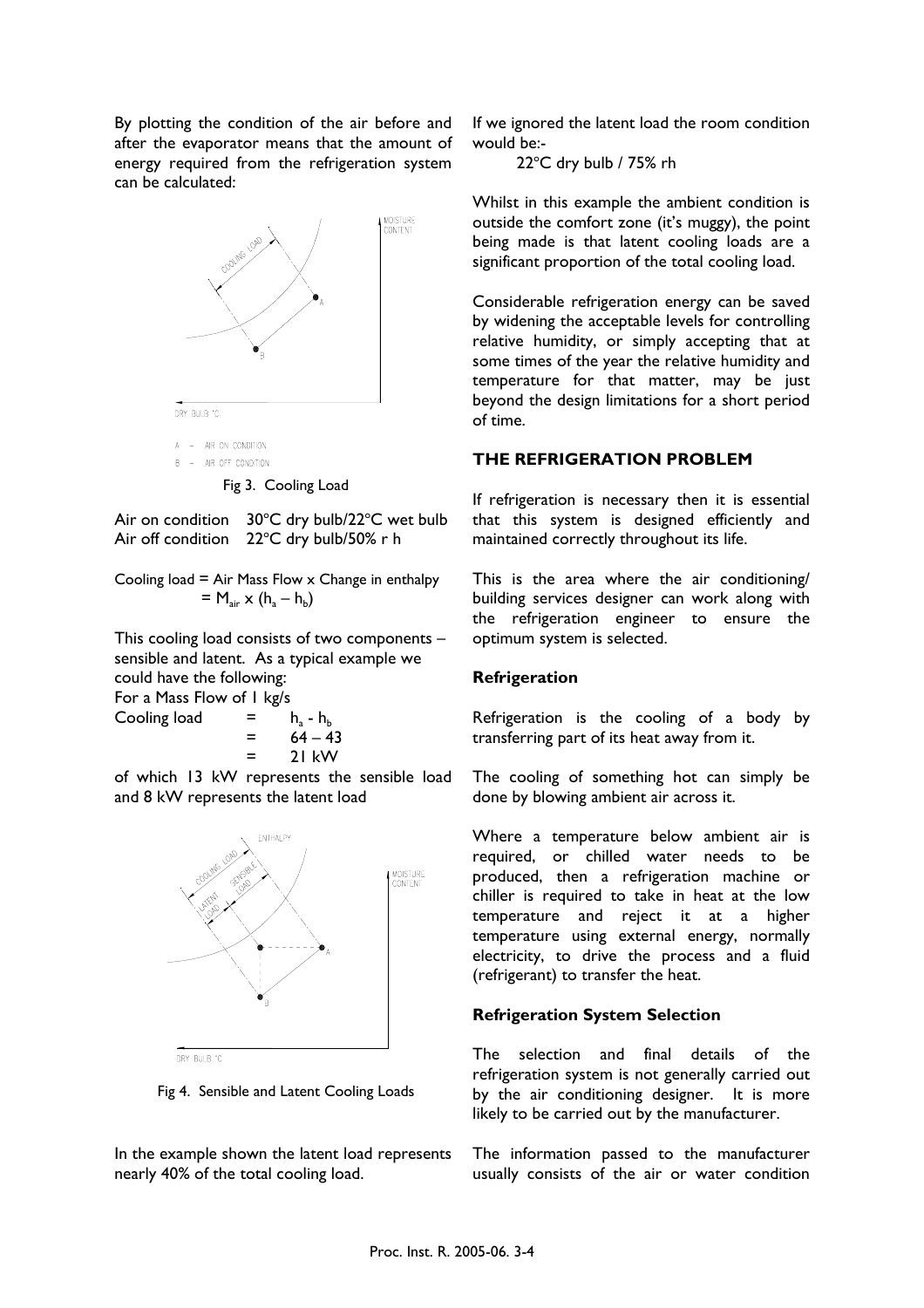required on and off the evaporator and quantity of heat rejected, or ambient conditions at which the heat needs to be rejected, from the condenser.

The manufacturer will then usually dictate the details of component parts including the type of refrigerant to be used within the system.

The effectiveness of the selected refrigeration system may not be known, but by working together the following questions could be easily answered:-

Can we design a better system to minimise energy usage by splitting the cooling loads and making use of some form of "Free Cooling" system?

Are the component parts of the refrigeration system selected for maximum efficiency?

What is the best control philosophy to follow?

Are there any particular operating or maintenance regimes that need to be followed?

#### **Selecting a Refrigerant**

There are over a hundred categorised refrigerants, so how should we go about selecting one and what are the desired properties.

We are already aware that the commonest gases previously used in air conditioning, applications namely CFCs and HCFs, are no longer an option and we must turn to HFCs, Hydrocarbons or Natural Refrigerants. Again this is an area where the Building Services Engineer needs guidance from the Refrigeration Engineer.

In selecting a refrigerant there are a number of key issues that require consideration:-

- Zero Ozone Depletion
- Zero or Low Global Warming Potential
- Low Toxicity
- Non-flammable
- Chemically Stable
- Compatible with materials and oils
- Suitable Pressure/Temperature Relationship i) High Pressurisation

Stronger components

- ii) High Pressure ratios
- mean lower energy efficiency
- High Latent Heat
	- i) This determines the mass flow of the refrigerant
- High Critical Temperature
	- i) This is the temperature above which the refrigerant behaves as a gas
	- ii) Latent heat of vaporisation decreases as the critical temperature is approached.
	- iii) The critical temperature should be way above the condensing temperature.
- Low vapour specific heat ratio i) This ratio determines the temperature rise during compression.
	- ii) The lower the rise the better.
- Low Cost
- Availability

There is no refrigerant that matches all of the requirements, which means we have a range to choose from.

Primarily in air conditioning we choose from one of the following:-

1. *HFCs*

 R134a R407c(blend) R410a (blend)

2. *Hydrocarbons*

 R290 - Propane R600a - Isobutane

3. *Natural*

 R717 Ammonia R718 Water R744 Carbon Dioxide Air

It is normally the equipment manufacturers that selects the refrigerant but air conditioning engineers should have at least some basic understanding of the properties of the refrigerants used.

The two commonest HFC gases used in air conditioning are R134a and R410A.

R410A has higher operating pressures, requiring a high standard of component selection and assembly, but it also has a relatively high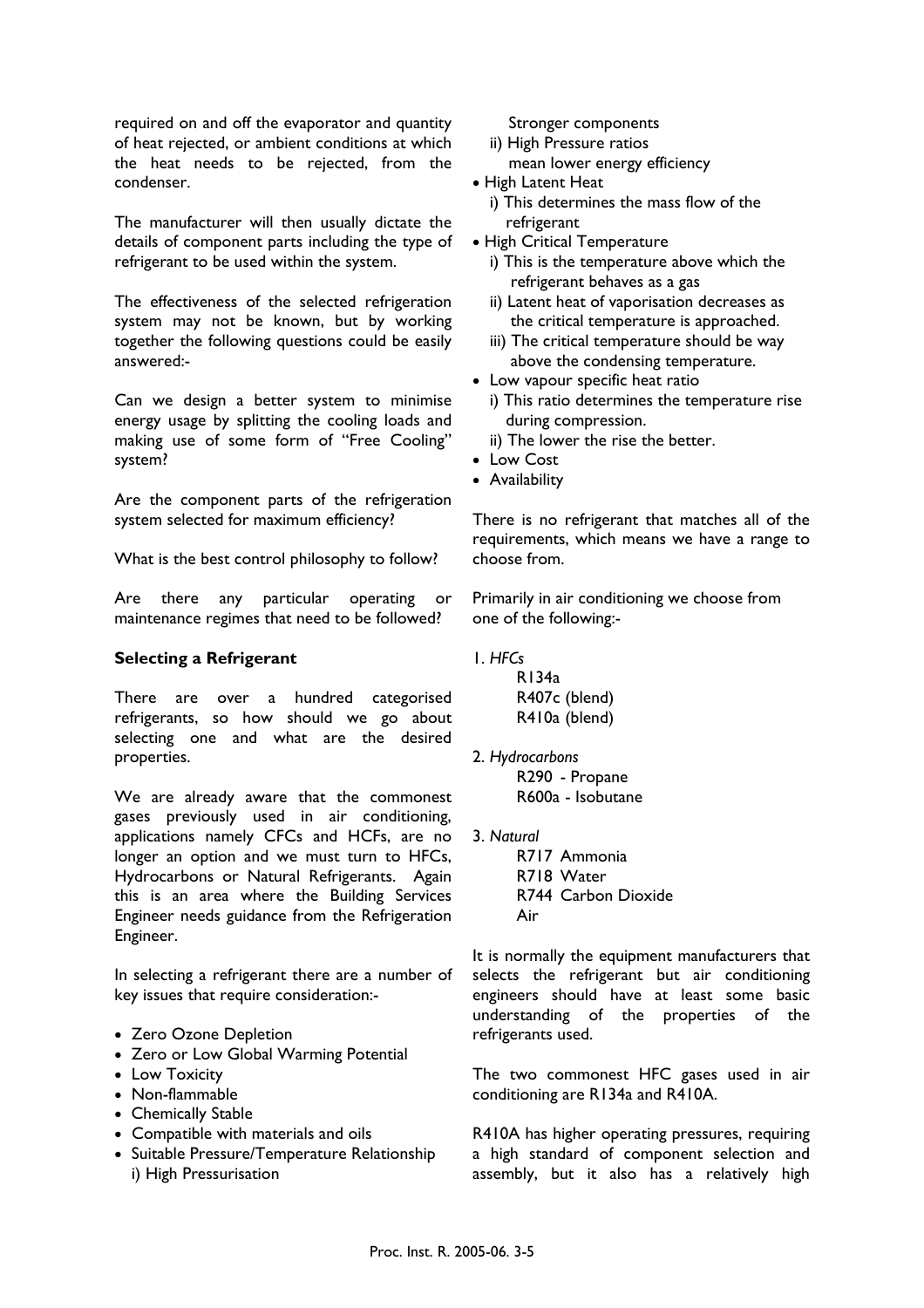refrigeration capacity leading to a reduction in size of compressor pipework etc.

R134a tends to be selected for larger machines as its operating pressure is relatively low, but so is its refrigerating capacity – leading to it requiring larger equipment.

#### *The Government's Policy on HFCs*

The Government recognises that the successful phase out of ozone depleting substances under the Montreal Protocol, is being achieved by a range of technologies and accepts that HFCs are necessary to replace the ozone depleting substances.

In view of these the Government's position on HFCs is as follows:-

1. HFCs should only be used where other safe, technically feasible, cost effective and more environmentally acceptable alternatives do not exist.

2. HFCs are not sustainable in the long term – the Government believes that continued technological developments will mean the HFCs may eventually be able to be replaced in the applications where they are used.

3. HFC emission reduction strategies should not undermine commitments to phase out ozone depleting substances under the Montreal Protocol.

4. HFC emissions will not be allowed to rise unchecked.

Theoretically we should only consider those refrigerants that have zero ozone depletion and zero global warming potential and not use an HFC.

The Institute of Refrigeration's position is as follows:-

Energy efficiency of refrigeration systems is governed by the laws of physics and by practicality. Practicality embraces cost, cycle, legislative requirements, refrigerant choice and maintenance. Efficiency is primarily dependent on good design, selection of appropriate system, good maintenance and not on choice of refrigerant. At today's (2005) level of knowledge and expertise, practicality often leads to a choice of HFCs for good efficiency to be realistically achieved and maintained. In some applications, ammonia or hydrocarbons would be the preferred choice, but these refrigerants are not suitable for all applications. Good efficiency is vital to minimise emissions of greenhouse gases.

The key message in all of this is refrigerant choice matters, but many other design issues matter much more.

It is more important to choose a well designed highly efficient system rather than an inefficient system running on a natural refrigerant.

#### *Coefficient of Performance*

Refrigeration machines always appear to be good value for money in that they produce more in cooling than the amount of power introduced.

The ratio of heat absorbed in the evaporator for a single unit of power is known as the Coefficient of Performance or Measure of **Efficiency** 

The higher the CoP the more efficient the machine:

$$
CoP = \underbrace{Refrigeration effect}_{\text{Work Input}}
$$

$$
CoP = \frac{h_1 - h_4}{h_2 - h_1}
$$

The refrigerating effect =  $h_1 - h_4 \approx$ Mass flow Ch. W  $\times$  Cp  $\times$  ∆t

The power input to the compressor  $h_2 - h_1$  can be measured or obtained from  $M_{ref}$  x  $(h_2 - h_1)$ 

To improve the CoP i.e. the efficiency of the machine, for the same refrigerating effect it is necessary to minimise the work input.

The Work Input is the difference in heat or power going into the compressor and heat or power leaving the compressor. This is related to the difference in temperature between the evaporator and condenser.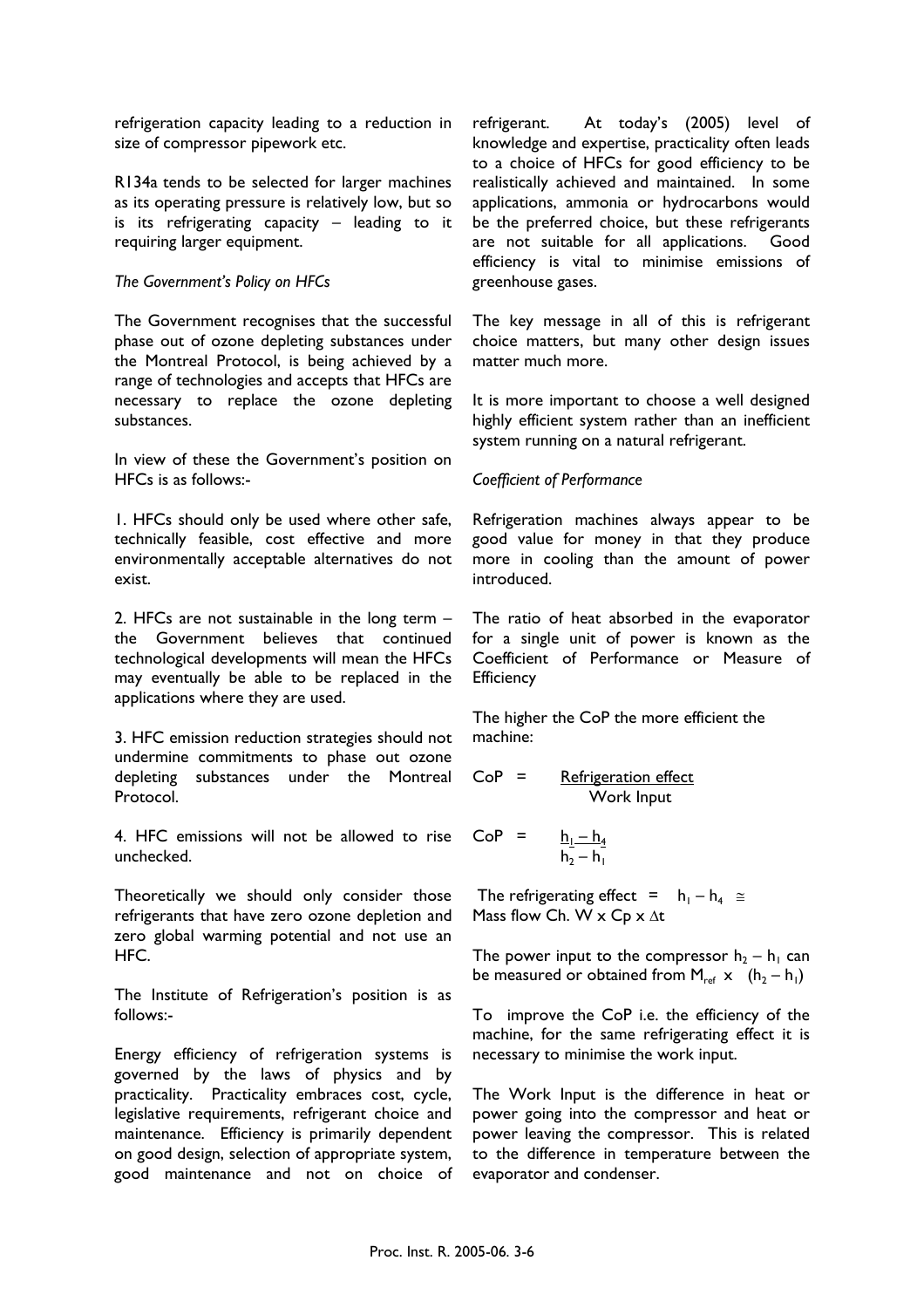

Fig 5. Coefficient of Performance

The temperature within the evaporator needs to be as high as possible, i.e. in the case of chilled water the chilled water outlet temperature should be as high as possible and the temperature of the heat being rejected at the condenser needs to be as low as possible.

All of the above points need to be considered along with the selection of component parts of the refrigeration system if we are to achieve the most effective and efficient air conditioning and refrigeration system designs.

#### **SUMMARY**

In order to achieve the best in design and the Environmental constraints imposed by the Government, it is essential that these two professionals along with their respective Institutions CIBSE and IOR work together to find a satisfactory solution to the air conditioning refrigeration problem.

# **BASIC REFRIGERATION TERMS**

The air conditioning engineer may not necessarily understand some of the intricacies and words used in the language of Refrigeration. Similarly the refrigeration engineer may not be fluent in the language of air conditioning. The following brief list of refrigeration terms have been broken down into the lowest common denominator which may help in any translation.

# **Thermodynamics**

#### *1st Law*

When a closed system is taken through a cycle the net work delivered to the surroundings or done on the system is proportional to the net heat taken from the surroundings or delivered to the surroundings.

or

Energy cannot be created nor destroyed, although you can move it around.

or

You can't win

*2nd Law*

It is impossible to construct a system which will operate in a cycle, extract heat from a reservoir and do an equivalent amount of work on the surroundings.

or

Heat can only go from hot to cold unaided. or

You can't break even.

# **Coefficient of Performance**

The Coefficient of Performance is stated as the ratio of the heat absorbed in the refrigerated space (evaporator) for each unit of heat energy supplied to the compressor.

CoP = Refrigeration Effect Heat of Compression

or

The efficiency of the machine is the amount of cooling we can get out of every kW we put into the compressor.

Cooling Out kW : Power in kW The higher the better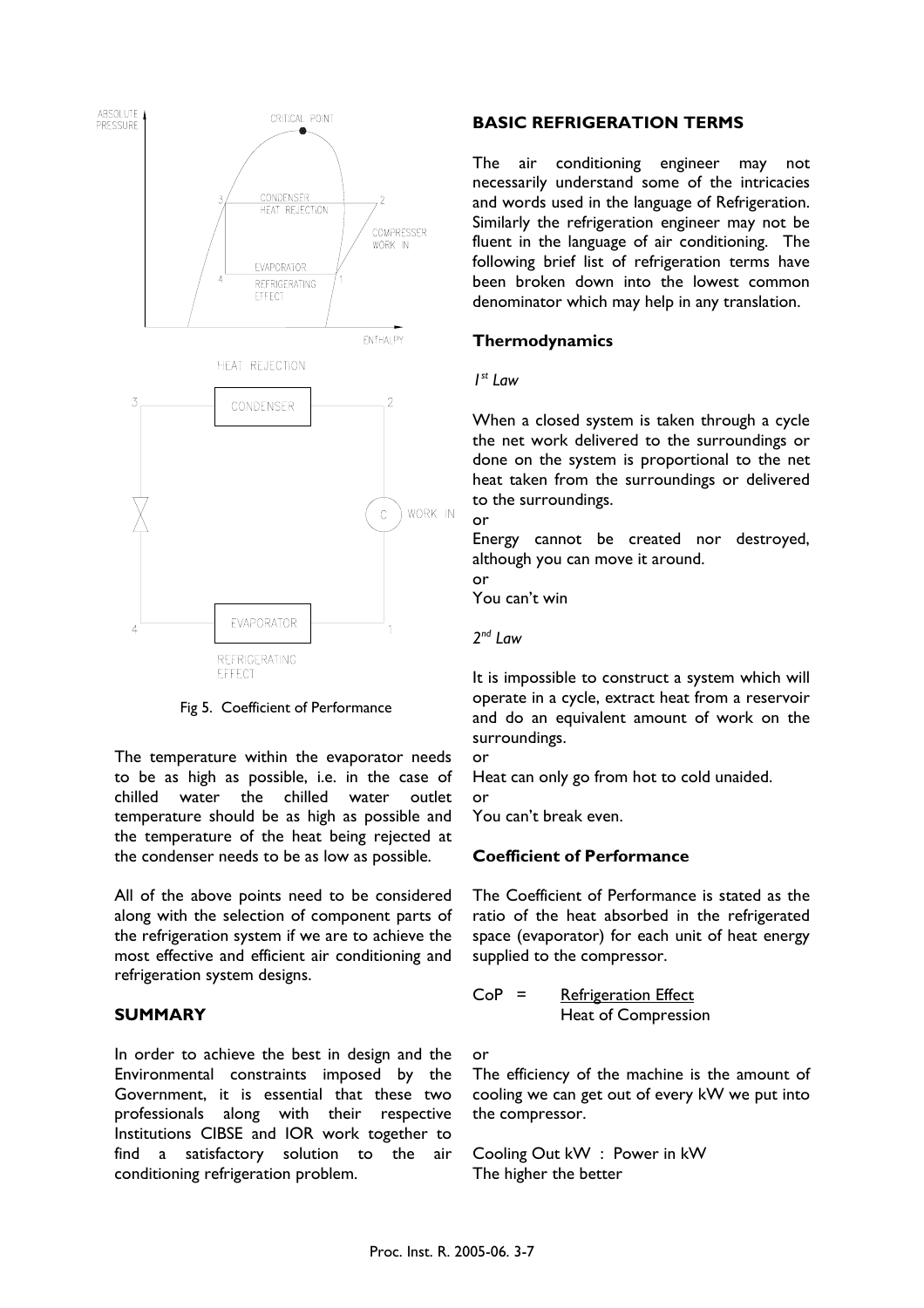or

Amount of cooling out for every kW of power into the compressor

## **The Evaporator**

The evaporator is a heat transfer device that allows heat to be conducted from the space or liquid being cooled to the refrigerant flowing through the evaporator

or

The device that creates the cold and turns liquid into gas (The Kettle)

# **The Condenser**

A heat transfer device used to conduct heat from the hot refrigerant vapours leaving the compressor to the ambient surroundings.

The device that rejects the heat, that we collected in the bit that makes it cold.

# **The Compressor**

An electromechanical device that is used to develop and maintain the flow of the working fluid through the refrigeration system or The pump or heart of the system.

## **The Expansion Valve**

A modulating valve used to vary the flow of refrigerant into the evaporator based on the current thermal load Or

Automatic Control Valve



Fig 6. The Refrigeration System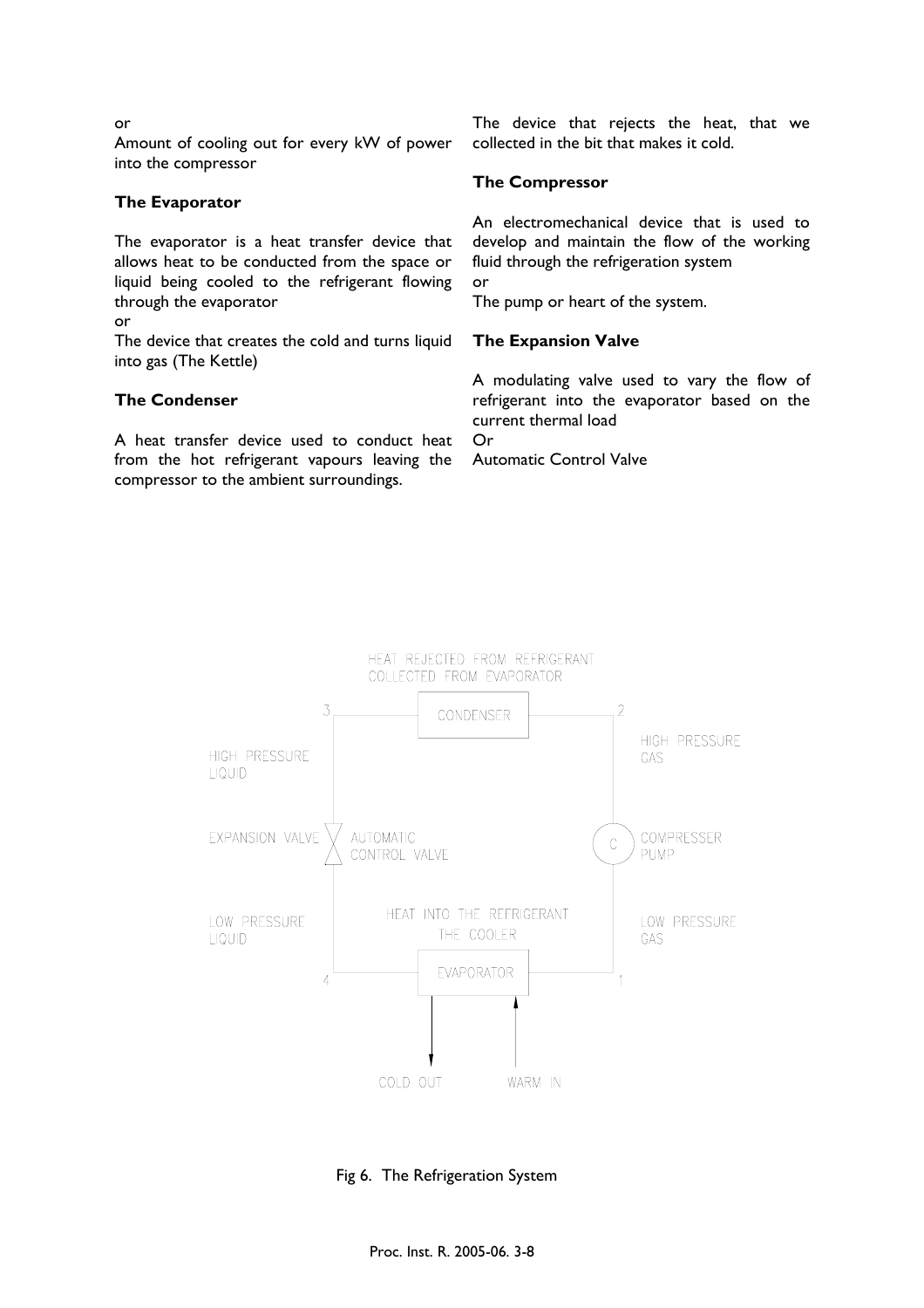#### **REFERENCES**

1. CIBSE Guide B4 – Refrigeration and heat rejection, Published by the Chartered Institution of Building Services Engineers – UK.

2. BRE Constructing the future – Issue 24, Published by the Building Research Establishment – UK.

3. Roy Dossat, Thomas Horan – Principles of Refrigeration – Fifth Edition, Published by Prentice Hall – USA.

4. Surendra Verma – The Little Book of Scientific Principles, Theories and Things, Published by Reed New Holland – Australia.

5. Dunsdon K.H. – Targets for Energy Efficient Air Conditioning – Institute of Refrigeration.

6. Jones W.P. – Air Conditioning – Fifth Edition, Published by Butterworth-Heineman

#### **WEBSITES**

www. ior.org.uk/education greatachievements.org gizmohighway.com rogersrefrig.com trane.com historychannel.com ideafinder.com memagazine.org wikipedia.org

#### **ACKNOWLEDGEMENTS**

The author acknowledges and would like to thank the Directors of JDP Ltd for their help in producing this paper.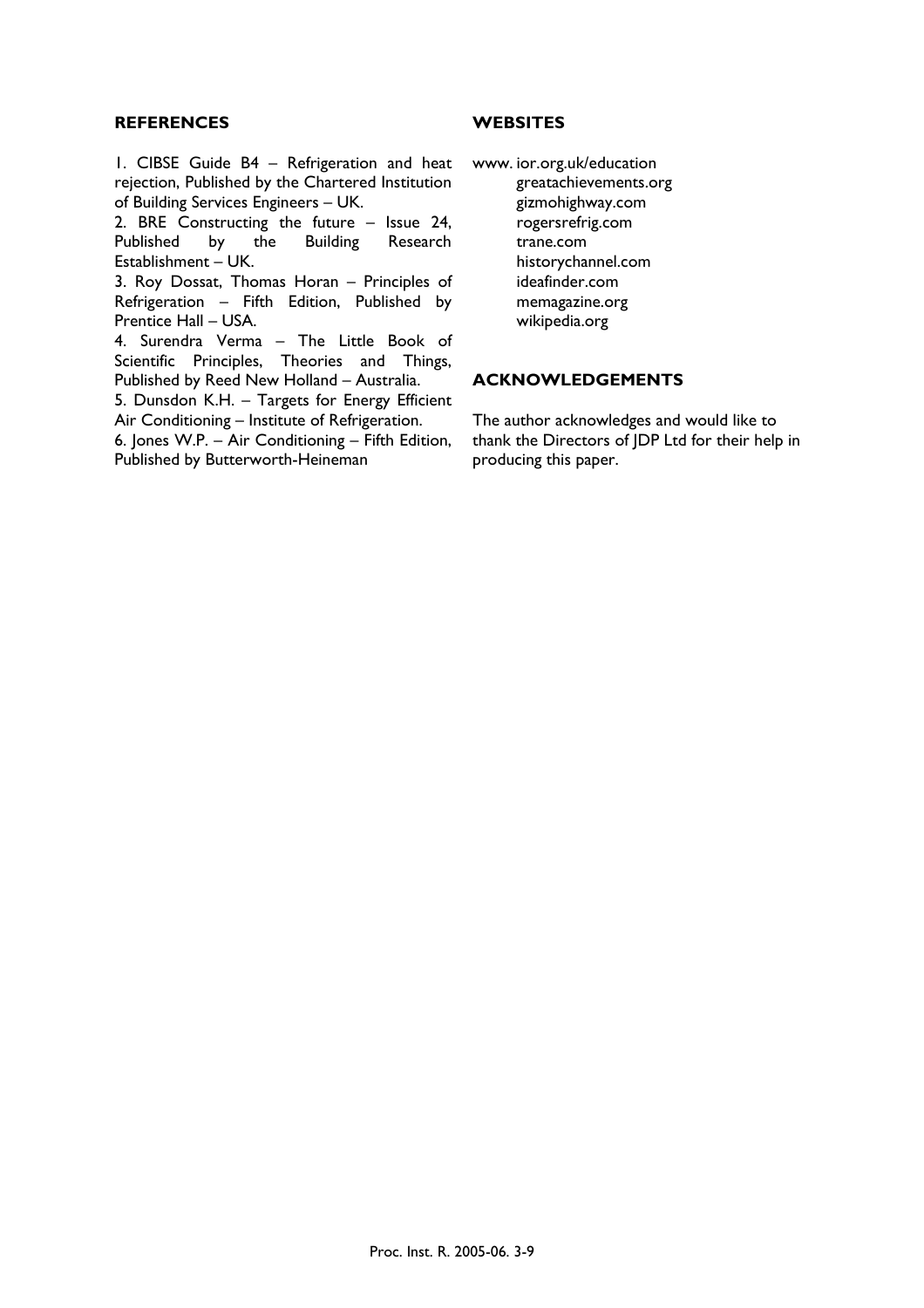#### **A TIMELINE OF AIR CONDITIONING AND REFRIGERATION EVENTS**

 $BC$ 

1000 The Chinese cut and stored ice

| 500                      | Egyptians and Indians made ice on cold nights by setting water out in earthenware pots |  |
|--------------------------|----------------------------------------------------------------------------------------|--|
| $\overline{\phantom{a}}$ |                                                                                        |  |

- AD
- 1700 In England, servants collected ice in the winter and put it into icehouses for use in the summer.
- 1720 Dr. William Cullen, a Scotsman, studied the evaporation of liquids in a vacuum.
- 1755 Scientific recognition that expanding gases and evaporating liquids absorb heat.
- 1803 Thomas Moor of Maryland received a patent on refrigeration.
- 1805 Oliver Evans of Pennsylvania, compressed either machine, the machine is never built.
- 1820 Michael Faraday, liquefied ammonia to cause cooling.
- 1824 Attempt to ventilate a hospital in India with cool air from tunnels.
- 1834 Jacob Perkins, ether vapour compression cycle, Ice Making Machine.
- 1844 James Harrison of Australia invents compressed ether machine.
- 1844 Charles Piazzi Smyth built machine for comfort cooling.
- 1848 Dr. David Boswell Reid proposed cooling Parliament air with well water and ice.
- 1850 Edmond Carre of France, invents an absorption process machine.
- 1852 William Thomson & James Prescott cooling increases in proportion to the pressure Difference
- 1855 Dr. John Gorrie builds compression refrigeration system based on Faraday's experiments.
- 1856 James Harrison commissioned by a brewery to build a machine that cooled beer.
- 1859 Ferdinand Carre of France, developed the first ammonia/water refrigeration machine.
- 1865 Cold storage warehouse in New York.
- 1869 Cold storage plant installed by Charles Tellier in France.
- 1873 Carl von Linde first practical and portable compressor refrigeration machine was built in Munich.
- 1874 Raoul Pictet of Switzerland, a compressor system using sulphur dioxide instead of ammonia.
- 1875 Cold storage & freezing complex designed by Thomas Mort began operation in Australia.
- 1876 Carl von Linde, early models he used methyl ether, but changed to an ammonia cycle.
- 1879 There are 35 commercial oil plants in America.
- 1882 Thanks to Thomas Edison the first electric power plant opens in New York making it possible for the first time to have an inexpensive source of energy for residential and commercial buildings.
- 1888 Industrial air cooling system installed in New York building.
- 1889 Central station refrigeration is used in large cities to preserve foods and documents.
- 1894 Linde developed a new method (Linde technique) for the liquefaction of large quantities of air.
- 1894 Linde AG installs refrigerator at the Guinness brewery in Dublin, Ireland.
- 1895 Carl von Linde produced large amounts of liquid air using the Thomson-Joule effect.
- 1897 Institute of Heating and Ventilating Engineers founded. Now The Chartered Institution of Building Services Engineers.
- 1899 Institute of Refrigeration founded as the Cold Storage and Ice Association.
- 1902 Willis Carrier builds the first air conditioner to combat humidity inside a printing company. Controlling the humidity in printing companies and textile mills was the start of managing the inside environments.
- 1902 Year round air conditioning system installed at New York Stock Exch.<br>1902 Air dehumidifying system designed by Willis Carrier.
- Air dehumidifying system designed by Willis Carrier.
- 1904 Public debut of air conditioning at St. Louis World's Fair.
- 1906 Willis Carrier patents his invention calling it an "Apparatus for Treating Air".
- 1906 Stuart W Cramer coins the term "Air Conditioning".
- 1911 Willis Carrier disclosed his basic Rational Psychometric Formulae to the American Society of Mechanical Engineers. This still stands today as the basis in all fundamental calculations.
- 1911 General Electric company unveiled a refrigerator invented by a French monk. Abbe Audiffren.
- 1913 The first exposition devoted exclusively to refrigeration is held in Chicago.
- 1915 Alfred Mellowes starts Guardian Frigerato to build first self-container refrigerator for home.
- 1917 The first documented theatre to use refrigeration is the New Empire Theatre in Montegomery, Alabama. In that same year, the Central Park Theater in Chicago is built to incorporate the new technology: air conditioning.
- 1920 There were some 200 different refrigerator models on the market.
- 1922 Baltzar von Platen and Carl Munters introduce absorption process refrigerator.
- 1923 AB Arctic begins production of refrigerators based on Platen-Munter's invention.
- 1928 The Chamber of the House of Representatives becomes air conditioned.